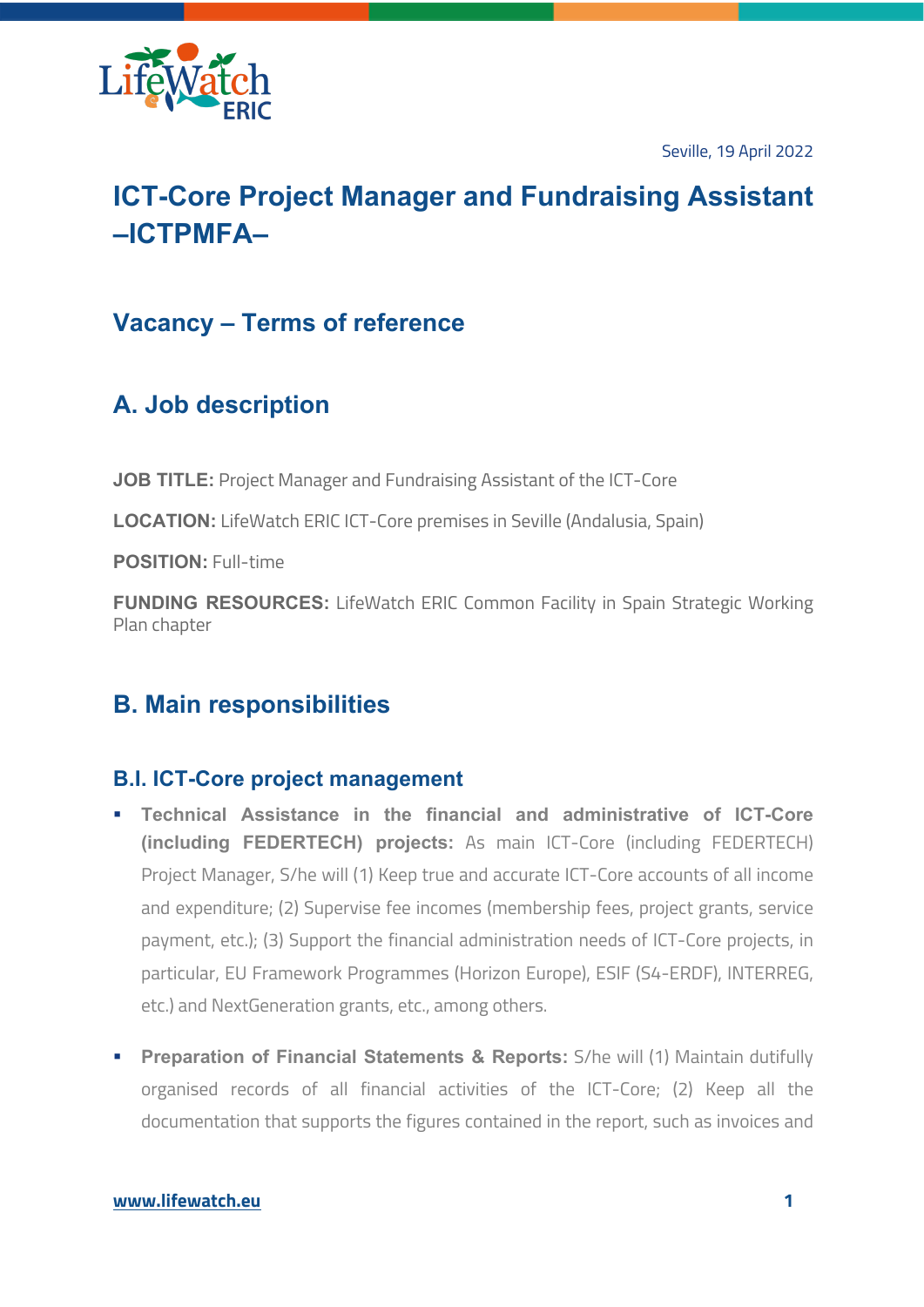

receipts, for auditing purposes; (3) Prepare associated financial statements and reports.

- **Auditing:** S/he will assist to the establishment of ICT-Core internal controls, including internal audits, to enhance the effective and efficient use of available resources.
- § **Budgeting:** S/he will assist the CTO-Director ICT-Core in the preparation of the budget and corresponding Strategic Working Plan chapters, based on the recommendations from the Executive Board, Financial Committee and General Assembly of LifeWatch ERIC.
- **Procurement:** S/he will assist the CTO-Director ICT-Core and other LifeWatch ERIC staff members (including FEDERTECH) in charge of the elaboration of procurement activities.
- **Support to the LifeWatch Spain National Node -LW.ES-:** S/he will be the liaison for projects management issues between LifeWatch ERIC Common Facility in Spain and the LW.ES Node, in particular, EU Framework Programmes and ESIF-ERDF grants.
- § S/he will assist in the development of **Spain In-Kind Contribution Committee - IKCC**- activities, in particular those related to resource assessment.

### **B.II. ICT-Core Fundraising Assistant**

**• Fundraising**: Advice and identification on (European or other, public or private) funding instruments and opportunities.

### **C. The ideal candidate should meet the following requirements:**

■ Minimum qualification: Graduation in a Business and/or Economics Bachelor's degree from a European university or equivalent experience. At least EQF Level 7 is desirable;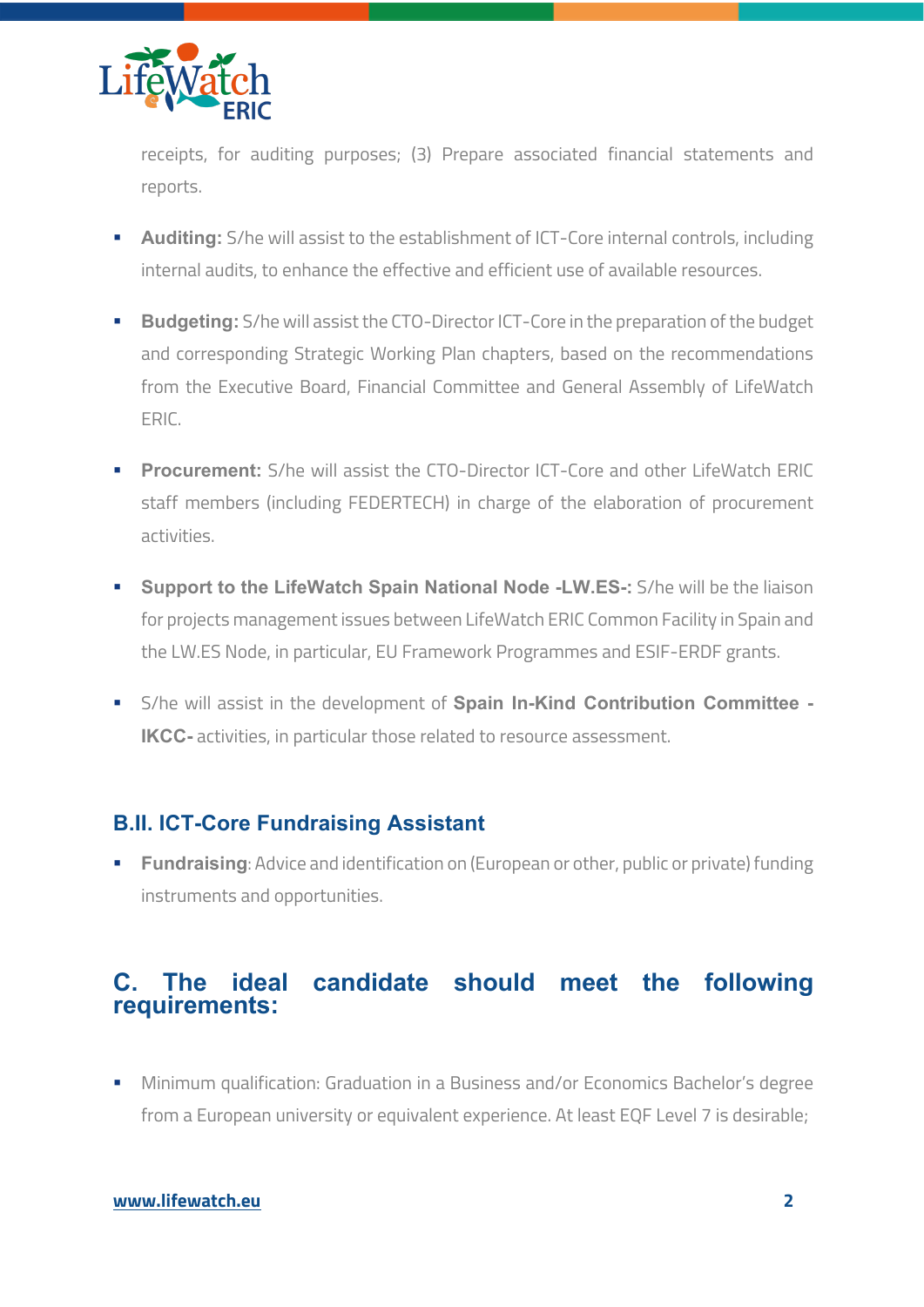

- **Minimum ten-year experience as a European project manager and/or and adviser and** consultant;
- **•** Proven professional experience in public and private-sector R&D&I activities;
- **Experience in preparing budget-related, financial and administration documents, and** reporting on the expenses of EU Framework Programmes, ESIF (S3-ERDF, ...), INTERREG (MED, SUDOE, POCTEP, …), etc. initiatives;
- Excellent presentation and reporting skills, fluency in written and spoken English (C1), the working language of LifeWatch ERIC;
- Excellent presentation and reporting skills, fluency in writing and spoken Spanish (C1), ICT-Core premises hosted by Spain;
- Knowledge of other European languages, although not a requirement, will be taken into consideration;
- **Ability to work under tight deadlines with changing priorities, availability to occasionally** work beyond office hours and on weekends as required;
- **•** Availability to travel abroad accompanying the CTO-Director ICT-Core, and other ICT Office staff;
- **■** High-standard work ethic.

#### **ASSETS**

- Accredited knowledge of existing EU funding instruments, and professional experience of fundraising-related activities;
- Accredited knowledge of R&D and Innovation certification systems and standards;
- Experience in coordinating and managing working groups and teams;

#### **www.lifewatch.eu 3**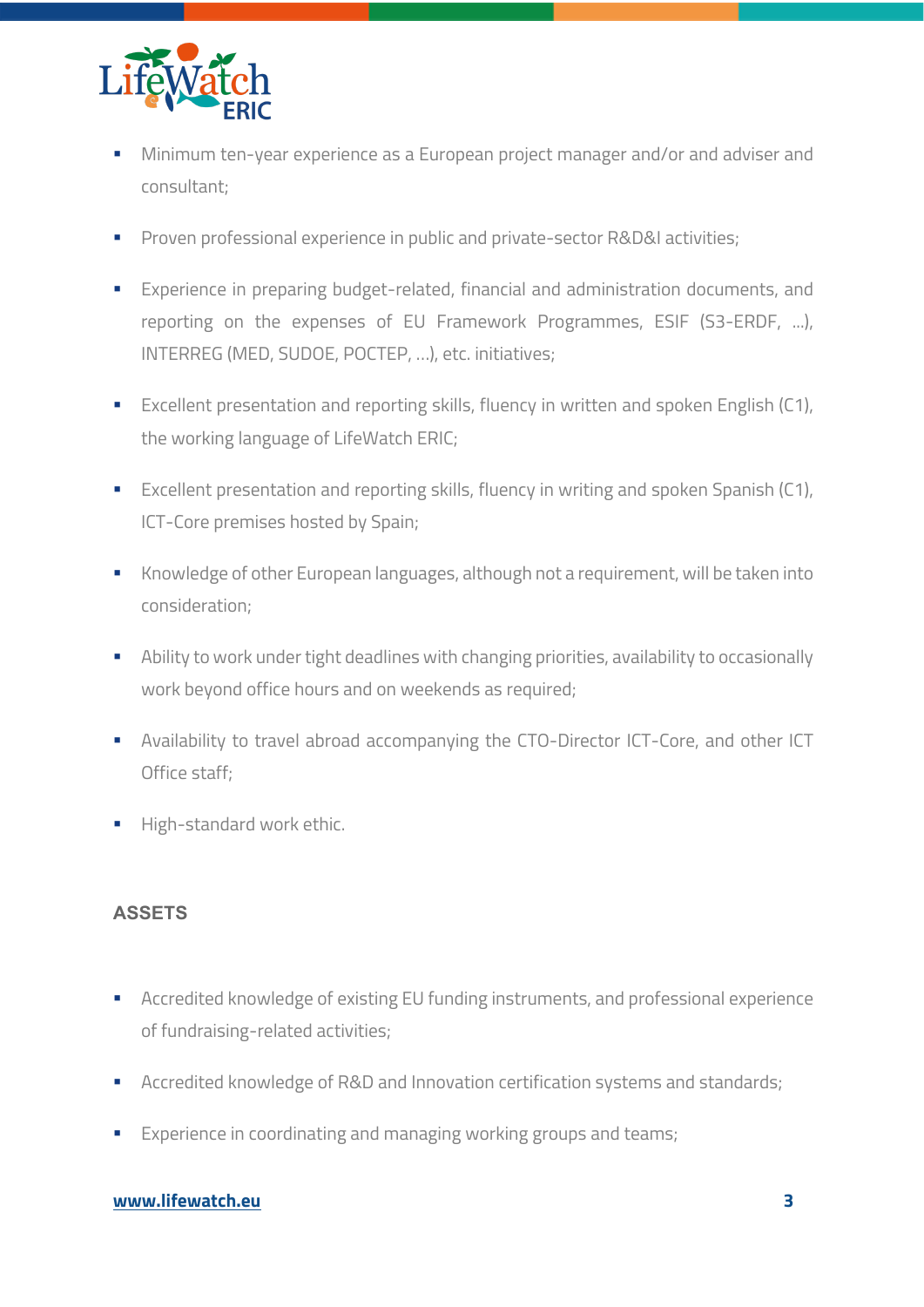

- Understanding and knowledge of In-Kind Contributions as well as their assessment and reporting requirements;
- **IT skills: Command of MS Office package; familiar with working on web platforms** dedicated to financial and administrative purposes;
- § Understanding of structure, functioning and regulation of the European Research Infrastructure Consortia (ERICs), in particular ICT, biodiversity and ecosystem areas;
- Accredited knowledge of social media (Twitter, Instagram, LinkedIn, etc.).

## **D. The vacancy is subject to the following procedure**

- **EX A short covering letter and Curriculum Vitae<sup>1</sup> (EUROPASS format and annexes, 6** pages at the most) shall be submitted to the Chief Technology Officer-Director ICT-Core -cto@lifewatch.eu- and in cc to ictoffice@lifewatch.eu, by **3 May 2022.** Please write **"ICTPMFA Candidature"** in the mail subject;
- § Shortlisted candidates will be contacted directly by the Chief Technology Officer-Director ICT-Core;
- Candidates may be called for an interview with Chief Technology Officer-Director ICT-Core;
- § She/he will be appointed full-time position. A competitive gross salary, based on the qualifications and experience of the candidate, will be offered. Employment will be in Spain, follow Spanish employment law and be subjected to 180-day trial period;

<sup>&</sup>lt;sup>1</sup> Special note for Italian market: According to Italian Privacy Protection Law n. 196/03 any resume not mentioning explicitly the following wording: 'I authorise the use of my personal data in accordance with Italian Privacy Protection Law (30/06/2003, n. 196/03)' will be automatically deleted from our database and consequently not taken into consideration.